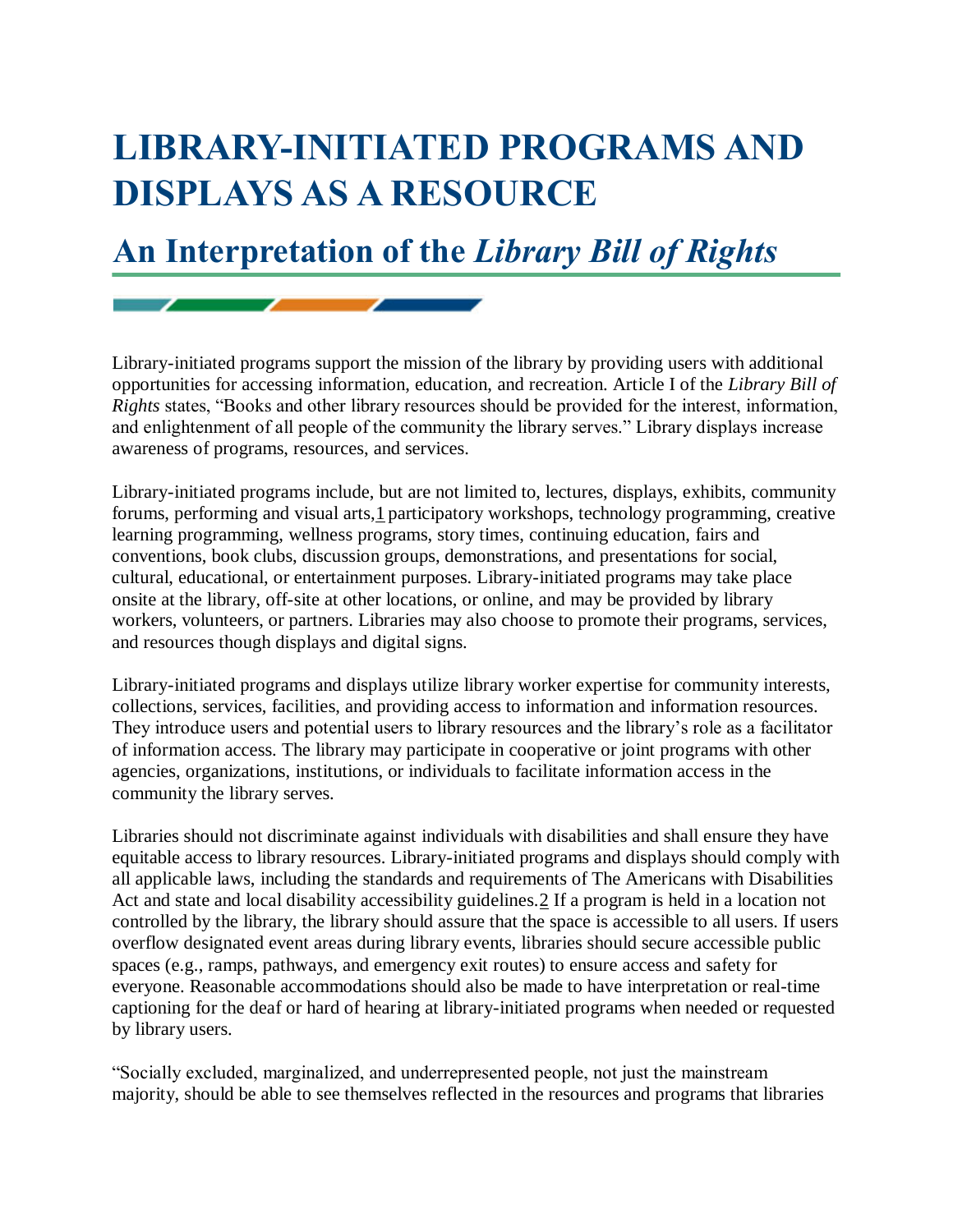offer."<sup>[3](http://www.ala.org/advocacy/intfreedom/librarybill/interpretations/programsdisplays#End%20Notes)</sup> Libraries should actively seek to include a variety of programming options representing diversity of genres, formats, ideas, and expressions with a multitude of viewpoints and cultural perspectives that reflect the diversity in our communities. Library-initiated programs that cross language and cultural barriers introduce community members to the library's resources and provide access to information. Libraries serving multilingual or multicultural communities should make efforts to accommodate the information needs of those who speak and read languages other than English, including advertising for such events.

Concerns, questions, or complaints about library-initiated programs and displays are handled according to the same written policy and procedures that govern reconsiderations of other library resources. These policies should apply equally to all people, including, but not limited to, library users, staff, and members of the governing body. The policies should set forth the library's commitment to free and open access to information and ideas for all users.

Programs should not be canceled because of the ideas or topics of the program or the views expressed by the participants or speakers, nor should library workers censor or remove displays because someone may disagree with the content. Library sponsorship of a program does not constitute an endorsement of the program content or the views expressed by the participants or speakers, any more than the purchase of resources for the library collection or curation of a display constitutes an endorsement of the resources content or its creator's views. Libraries should vigorously defend the First Amendment right of speakers and participants to express themselves.

Article V of the *Library Bill of Rights* states, "A person's right to use a library should not be denied or abridged because of origin, age, background, or views." The right to use a library encompasses all the resources the library offers, including the right to attend library-initiated programs. Libraries create programs for an intended age group or audience based on educational suitability and audience interest; however, restrictions on participation based solely on the gender, chronological age, or educational level of users violate this right and should be enforced only when not doing so would adversely impact the safety of the participants or interfere with the intended purpose of the program. Parents and guardians may restrict their own children's access to library programs, but no person or organization can interfere in others' access and participation. A parent or guardian may discuss their child's access to and participation in library programs with their child, but may not impose those decisions on others, including other people's children.

Libraries should not deny access to library-initiated programs if patrons owe the library for overdue fines or other fees. If libraries charge program participants for supplies used, they should make every effort to reduce economic barriers to participation.

Any collection and retention of program participants' personal information should be on an optin basis only. While attendees may need to demonstrate their eligibility to attend the program by showing a library card or student ID, they should not be required to share their personal information in order to attend a library program.